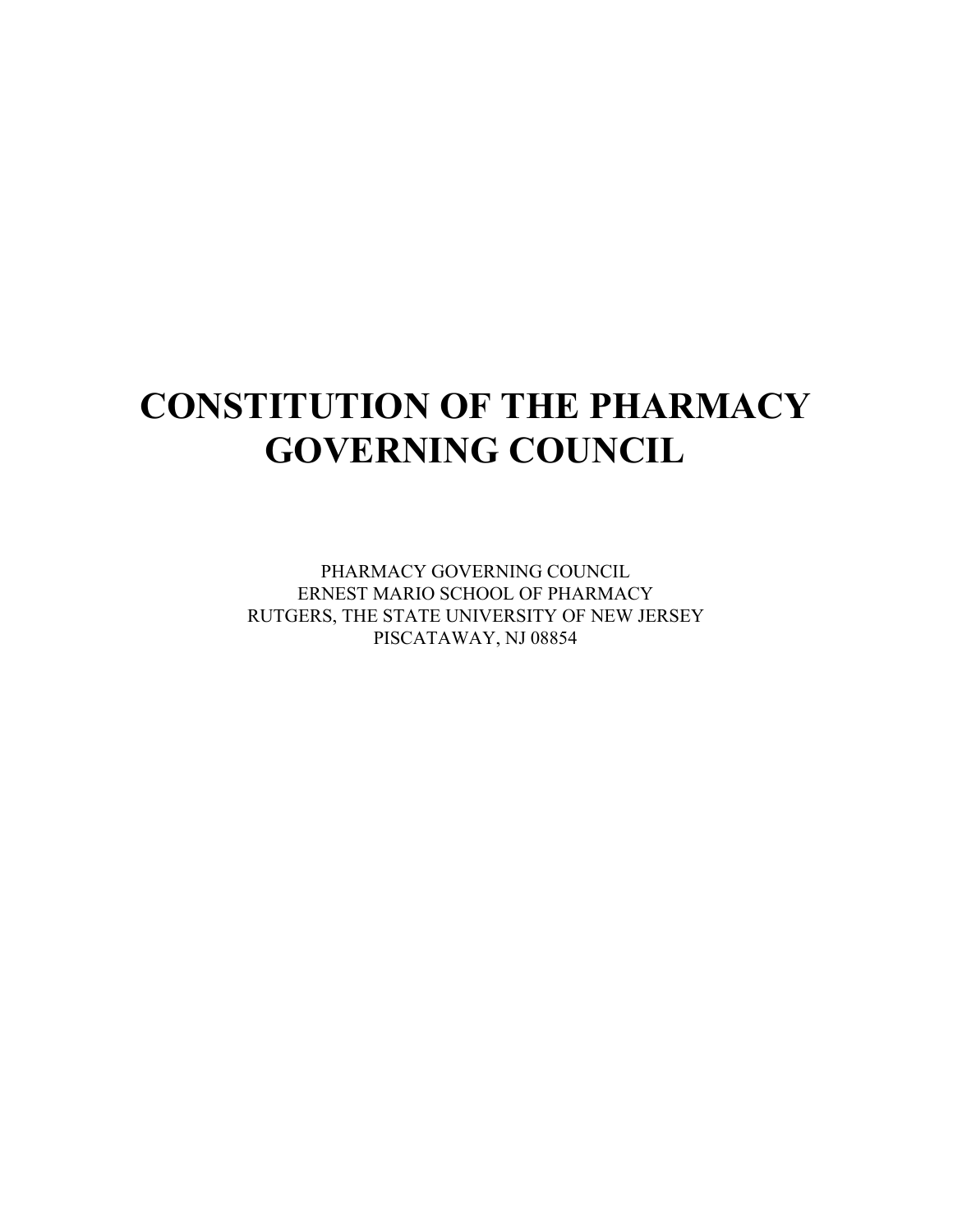#### **GOALS AND OBJECTIVES**

*The Pharmacy Governing Council (PGC) shall set forth the following objectives in order to enhance the Ernest Mario School of Pharmacy's (EMSOP) educational experience and to promote the profession of Pharmacy. Additionally, PGC serves to encourage student involvement and participation in regional, state, and national events. The Council shall serve as a strong, united voice between the faculty, students, and alumni. Furthermore, the Council shall promote open lines of communication and foster interaction between the pre-professional and professional class years as well as the organizations and societies with the Ernest Mario School of Pharmacy. The Council shall also establish and maintain an independent, strong, and a valued presence within the university. In addition, the Council shall be a resource for the recognized organizations and societies of the Ernest Mario School of Pharmacy for the purposes of guidance and funding.*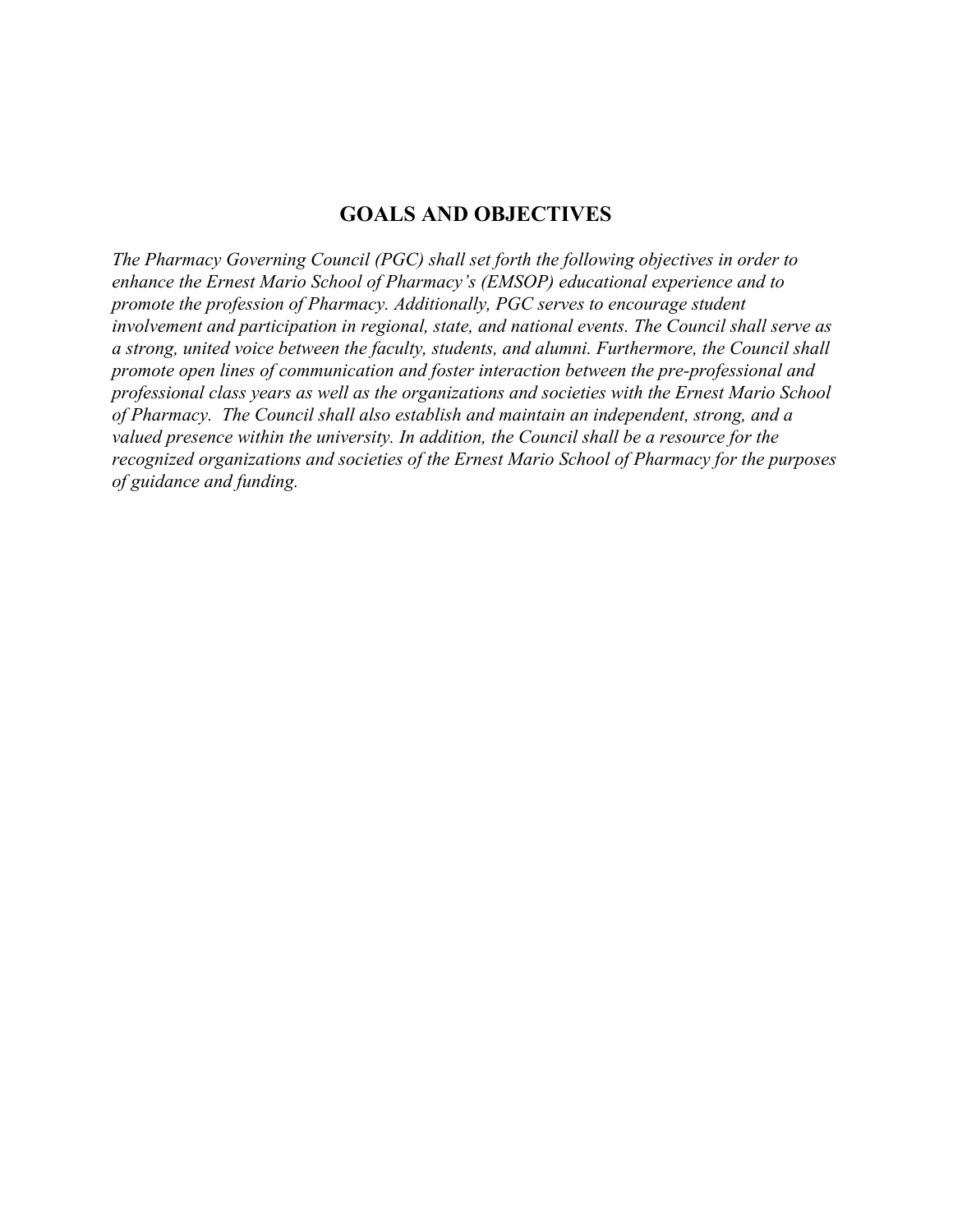## **ARTICLE I: Name**

The legislative body representing the students of the Ernest Mario School of Pharmacy at Rutgers, The State University of New Jersey, shall hereby be known as the Pharmacy Governing Council, hereinafter referred to as the PGC or the Council.

## **ARTICLE II: Membership**

#### **Section 1:** Composition of the Council

- A. Voting members of the Council consist of:
	- 1. The Council Executive Officers: President, Vice President of Internal Affairs, Vice President of External Affairs, Corresponding Secretary, Recording Secretary, Treasurer, and University Senator(s).
	- 2. Four officers from the first Pre-Professional to the third Professional year classes: President, Vice President, Secretary and Treasurer.
	- 3. One officer from the fourth Professional year class.
	- 4. President or their designee from American College of Clinical Pharmacy (ACCP). i.
	- 5. President or their designeefrom Academy of Managed Care Pharmacy (AMCP).
	- 6. President or their designee from American Pharmacists Association-Academy of Students of Pharmacy (APhA-ASP).
	- 7. One representative from College of Psychiatric and Neurologic Pharmacists (CPNP)
	- 8. President or their designee from Drug Information Association (DIA).
	- 9. President or their designee from Industry Pharmacists Organization (IPhO).
	- 10. President or their designee from International Society of Pharmacoeconomics and Outcomes Research (ISPOR).
	- 11. President or their designee from National Community Pharmacists Association (NCPA).
	- 12. President or their designee from New Jersey Society of Health Systems Pharmacists (NJSHP).
	- 13. President or their designee from Pediatric Pharmacy Assocation (PPA)
	- 14. President or their designee from Student National Pharmacy Association (SNPhA).
	- 15. President or their designee from each of the three Greek Organizations: Alpha Zeta Omega (ΑΖΩ) (inactive until 2025), Lambda Kappa Sigma (ΛΚΣ), Phi Delta Chi (ΦΔΧ)
	- 16. President or their designee from each of the three Honor Societies: Chi Alpha Epsilon (X A E), Phi Lambda Sigma (Φ  $\Lambda$  Σ): The National Pharmacy Leadership Honor Society, Rho Chi (ΡΧ): The National Pharmacy Academic Honor Society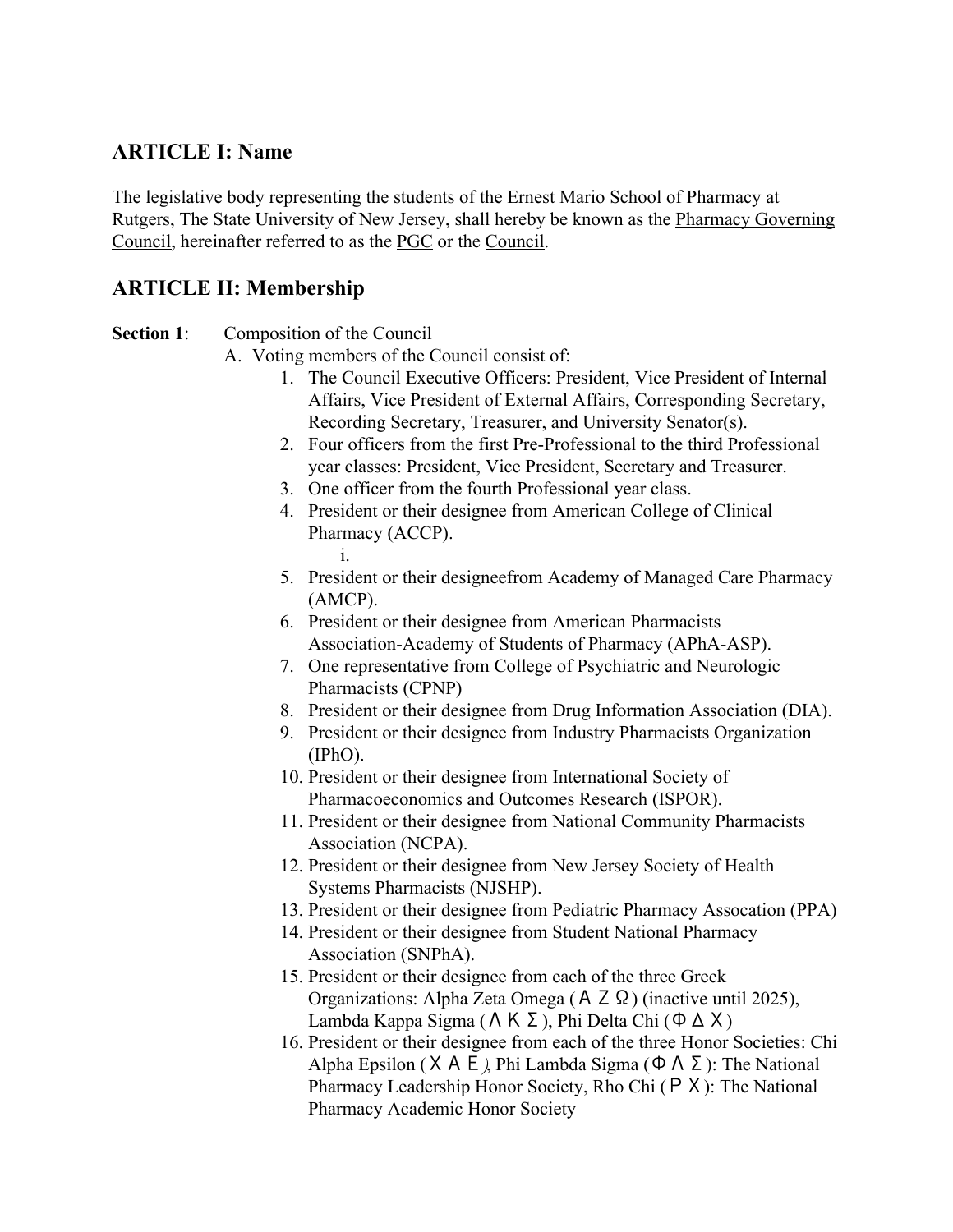- B. Non-voting members of the Council consist of:
	- 1. President or their designee from Pharmascript
	- 2. One liaison from each representative of the following organizations: Engineering Governing Council (EGC) School of Engineering and Biological Sciences Council (SEBSC) Rutgers Business Governing Association (RBGA)
	- 3. Any student of the Ernest Mario School of Pharmacy who is not affiliated with an organization and attends two-thirds of the PGC meetings per semester .
	- 4. Rutgers University Student Assembly (RUSA) representatives to PGC.
- C. Ex-Officio members of the Council consist of:
	- 1. The Faculty Advisor(s).
- D. Eligible organizational alternates shall consist of:
	- 1. One member of the respective organization who will serve in lieu of the representative's presence, but will not have the power to vote
- **Section 2:** Eligibility
	- A. Executive Officers
		- 1. President shall be currently enrolled in the third professional year and has shown determination and leadership in the Ernest Mario School of Pharmacy, demonstrated by at least one year on the PGC Executive Board and maintaining member status for the previous and current semester; shall fill out a petition and obtain 120 signatures from the first Pre-Professional through the fourth Professional year students of the Ernest Mario School of Pharmacy. In the event of no eligible third professional year student, consideration may be given to an eligible student in the second professional year.
			- a. In order to promote diversity amongst student leadership, no student may campaign for or be elected for the same position of either President, Treasurer, or PGC Representatives of two pharmacy organizations within the same academic year.
		- 2. Treasurer—shall be currently enrolled in the first, second, or third professional years; has shown determination and leadership in the Ernest Mario School of Pharmacy, demonstrated by serving as a treasurer for a Rutgers University organization or society, and maintaining member status for the previous and current semester; shall fill out a petition and obtain 60 signatures from the first Pre-Professional through the fourth Professional year students of the Ernest Mario School of Pharmacy.
		- 3. Other positions shall be currently enrolled in the first, second, or third Professional year; has shown determination and leadership in the Ernest Mario School of Pharmacy, demonstrated by maintaining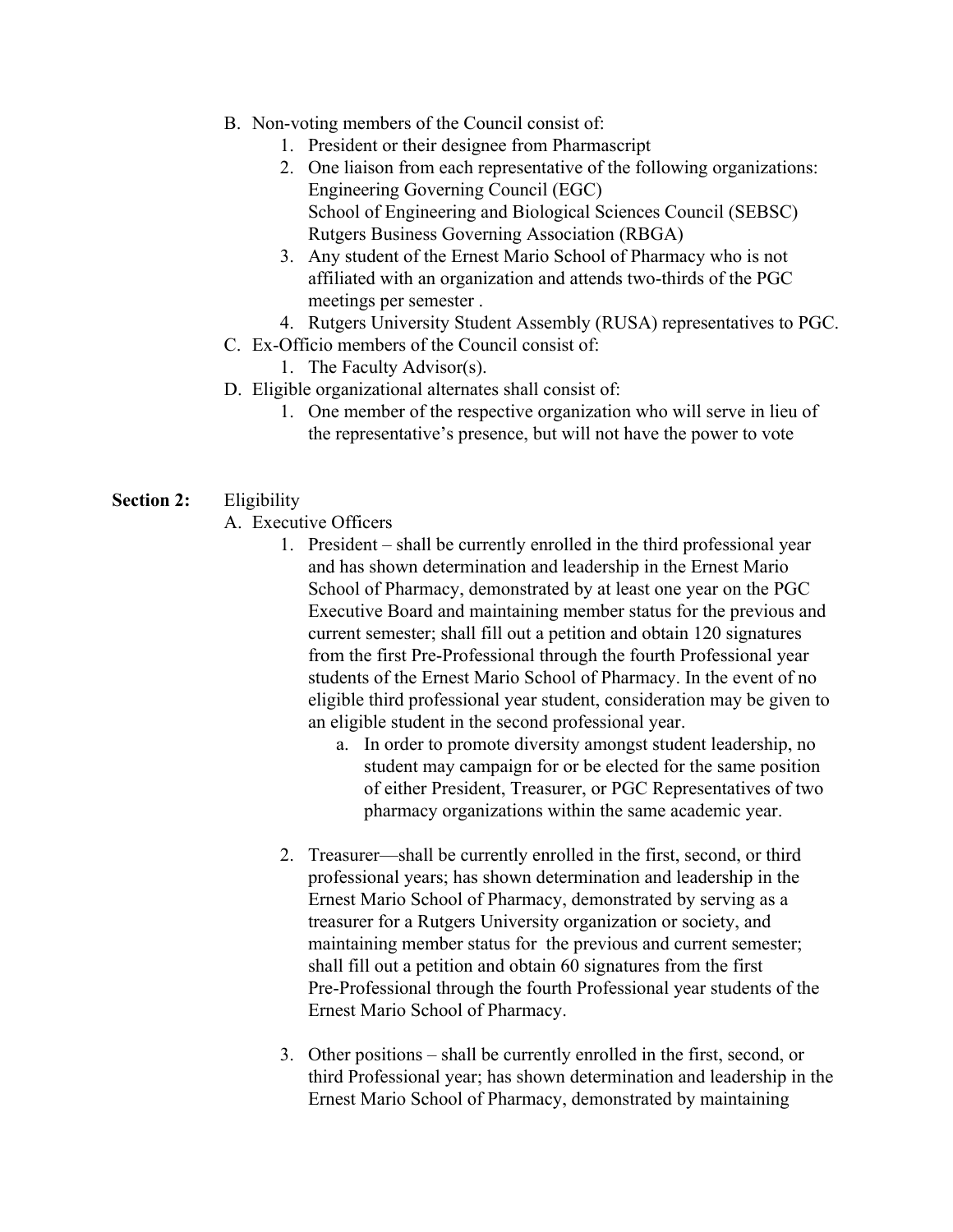member status for the previous and current semester; shall fill out a petition and obtain 60 signatures from the first Pre-Professional through the fourth Professional year students of the Ernest Mario School of Pharmacy.

- 4. Candidates must submit their petitions to the office of the PGC Advisor(s) by the pre-determined deadline. In the event the candidate cannot physically hand it in, scanned copies will be allowed pending submission of a physical copy within the next two (2) school days. Candidates will be approved based on academic history by the Advisor(s) prior to the creation of a slate.
- 5. Each candidate shall prepare a written speech describing his/her accomplishments, qualifications and goals if elected, which will be distributed to each of the five voting classes (first Pre-Professional year through third Professional year).
- 6. Candidates shall be elected by students from the five voting classes.
- B. Class Officers shall be elected by their respective class year. Candidates must fill out a petition and obtain 30 signatures from members of their class only.
	- 1. Class Officers seeking re-election must have maintained member status in PGC throughout their previous term by attending two-thirds of PGC meetings per semester.

#### **Section 3:** Terms of Office

#### A. Executive Officers

- 1. All terms of office of the Executive Board will run from the end of the academic year in which they are elected to the end of the following academic year as defined by Rutgers University.
- B. Class Officers
	- 1. Terms of the second Pre-Professional through the second Professional year class officers will run from the end of the academic year in which they are elected to the end of the following academic year as defined by Rutgers University
	- 2. Terms of the third professional year class officers will run from the end of the academic year in which they are elected to the end of their fourth professional year
- C. All officers (Executive, Class, and Organization) must be elected prior to the start of the fall semester and serve a full academic year in their elected position.

#### **Section 4:** Attendance

- A. No individual can be the representative for more than one organization
- B. No PGC Executive Officer can be the representative for an organization
- C. All members of the Council, both voting and non-voting, must attend two-thirds of the Council's meetings in order to maintain member status. Notification of absence with a legitimate reason in a timely fashion with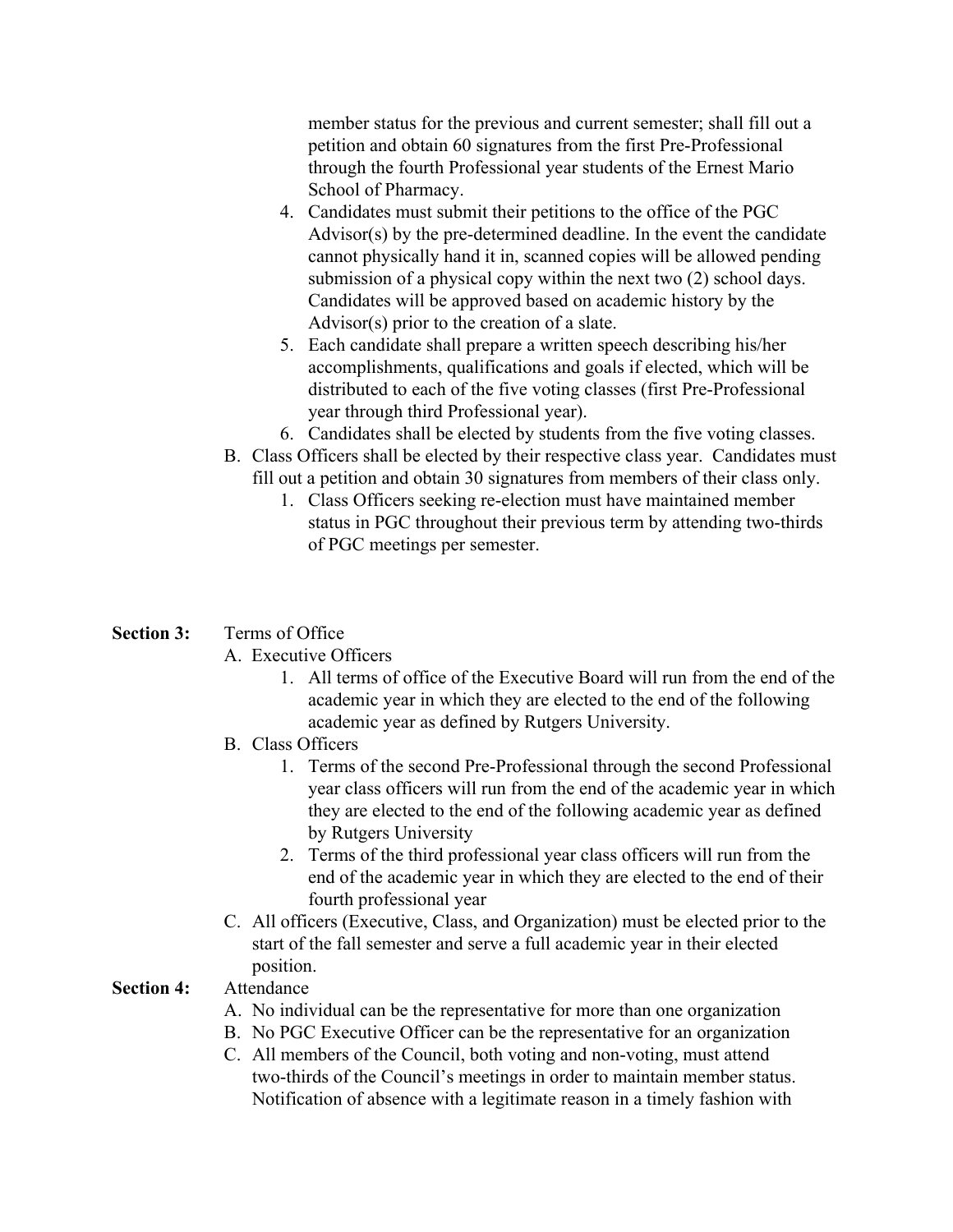approval from the PGC Executive Board. It will be documented by the Recording Secretary.

# **ARTICLE III: Elections**

- **Section 1:** General rules of all elections:
	- A. All ballots and tally sheets must be kept for 30 days post announcement of the winners.
	- B. Running as a ticket is prohibited.
	- C. A list of the offices open and their responsibilities will be made available to the public prior to the due date of petitions.
	- D. Measures must be taken by those running the election to assure the following:
		- 1. ONLY ONE vote per student is permitted.
		- 2. Votes will not be accepted after the close of elections period.
		- 3. In the event electronic voting is not possible:
			- 1. Paper ballots are sealed in an envelope immediately following the election and brought to the Dean's office by an Executive Officer where they will remain until the time of counting.
			- 2. A minimum of two Executive Officers must be present to run elections. A minimum of three Executive Officers must be present at the time of ballot counting.
- **Section 2:** Who is eligible to run Executive and Class Officer Elections:
	- A. Executive Officers not seeking reelection or who are running unopposed will run elections. The third Professional year Class Officers may be asked for assistance as needed.
	- B. Students campaigning for or elected to a PGC Executive Officer position cannot campaign for or be elected to a PGC Class Council position within the same academic year.
- **Section 3**: A. Any officer shall be elected after receiving a plurality of the votes cast in that election.
	- B. In the event of a tie between two candidates, an internal vote will be conducted within the outgoing year's PGC Executive Board to determine the candidate who has demonstrated more leadership in pharmacy.

# **ARTICLE IV: Responsibility of the PGC Executive Officers, Class Officers and Organization Representatives**

**Section 1:** The President of the PGC Executive Board shall preside over the general and executive meetings of the Council and shall have the power to call ad hoc meetings when necessary. The President must attend all Council of President meetings or appoint an appropriate alternate. The President shall appoint committees as necessary, including the chairperson(s) of that committee. The President shall also be the official spokesperson for the Council and the student body. The President shall encourage strong interaction among the students, the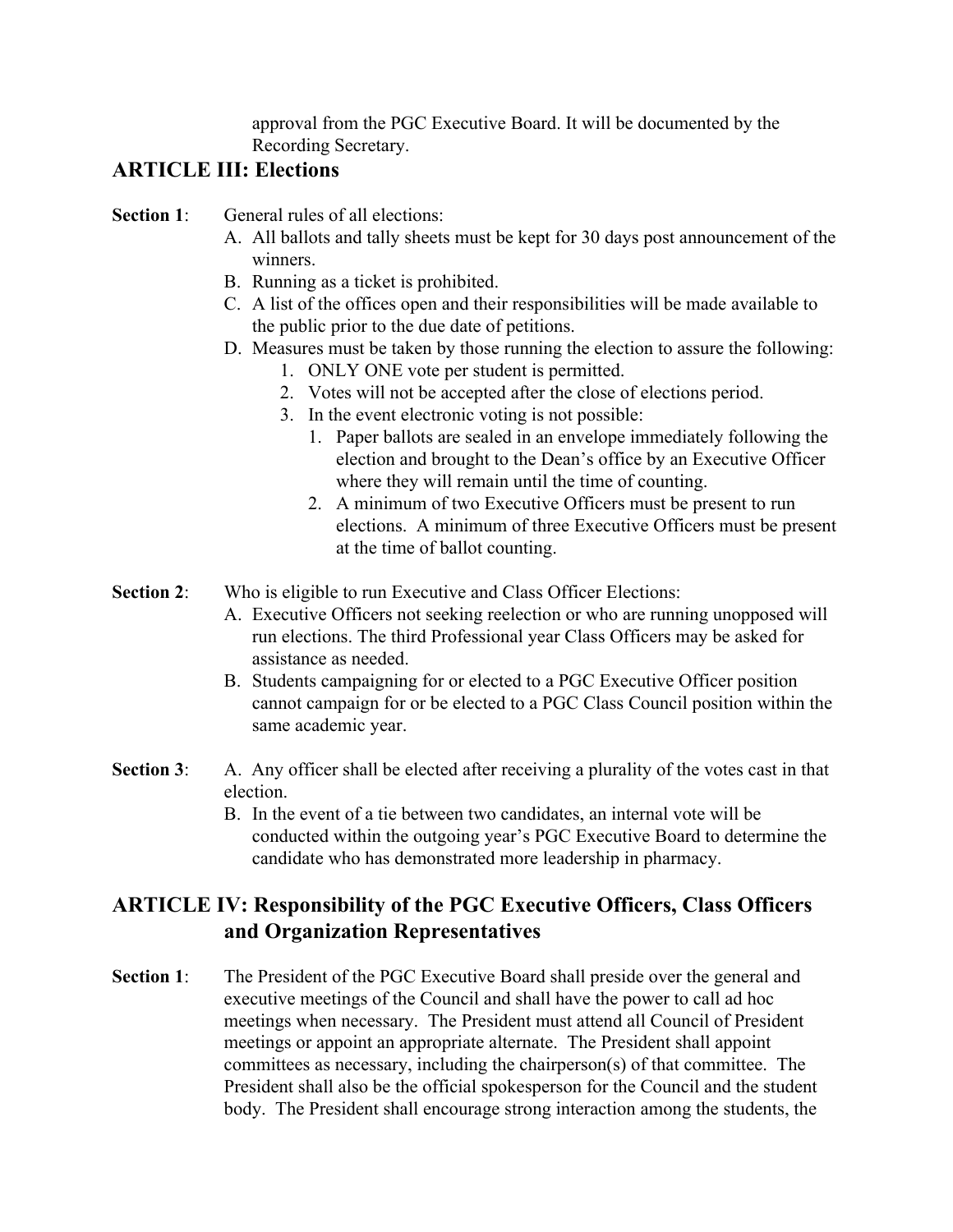University, and the other healthcare professions. The final interpretation of this Constitution rests with the President in consultation with the executive board.

- **Section 2:** The Vice President of Internal Affairs of the PGC Executive Board shall coordinate all public relations **outside** and social events **within** the School of Pharmacy.
- **Section 3:** The Vice President of External Affairs of the PGC Executive Board shall coordinate public relations outside of the School of Pharmacy.
- **Section 4:** The Treasurer of the PGC Executive Board shall handle all monies and financial affairs of the Council. The Treasurer must consult with an administrative advisor regularly; the advisor will determine the frequency of these meetings.
- **Section 5:** The Corresponding Secretary of the PGC Executive Board shall prepare a student organization email and phone list each school year and shall distribute it to the Deans, and make the list accessible for each student organization of the Ernest Mario School of Pharmacy. The Corresponding Secretary is also responsible for posting flyers and announcements for PGC, as well as maintaining correspondence as necessary.
- **Section 6:** The Recording Secretary of the PGC Executive Board shall record and prepare all Council meeting minutes; the Recording Secretary shall also keep attendance at Council meetings as well as at select Council events.
- **Section 7:** The University Senator(s) shall represent the School of Pharmacy at the University Senate meetings.
- **Section 8:** All PGC Executive Board officers will assist the President and share in the responsibilities of the Council.
- **Section 9:** The Class Officers are responsible for representing the opinions of the class as well as addressing the needs of the class throughout the academic year.
- **Section 10:** Representatives from organizations are to update the Council about their respective organizations at each general Council meeting, and to keep their respective organizations informed of the information discussed from each general Council meeting.

## **ARTICLE V: Impeachment and Resignation**

- **Section 1:** The following are grounds for removing the PGC Executive Board Officers and Class Officers from office:
	- A. Failure to carry out his/ her constitutional duties.
	- B. Conduct unbecoming of an Executive Board Officer or a Class Officer.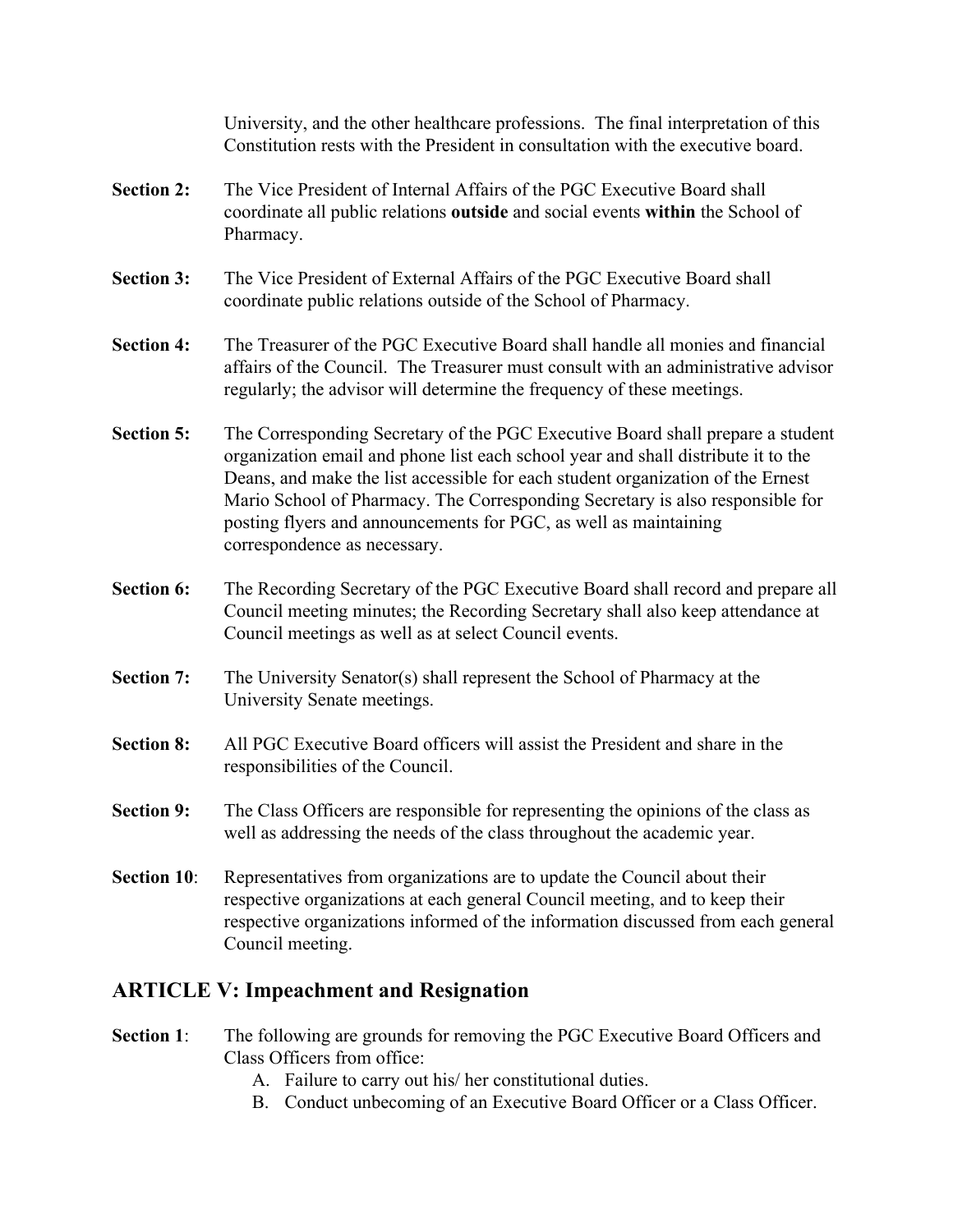- **Section 2:** Charges of removal may be brought by: A. In the case of a PGC Executive Board Officer, only an executive board member of PGC, an Advisor, or University Administrator. B. In the case of a Class Officer, only a member of that class, a Class Advisor, or University Administrator.
- **Section 3:** Charges must be submitted in writing and given to either the PGC Advisor. At this time, the officer being accused will be given a copy of the charges.
- **Section 4:** If a charge of removal is put forth, the PGC faculty advisor along with the consultation with the school's leadership team will determine the neccesary action.
- **Section 5:** Any officer wishing to resign must tender his/ her resignation in writing to the PGC Advisor(s) in the case of an Executive Board member, or to the Class Advisor(s) in the case of a Class Officer. The notice of resignation must be given at least 14 business days prior.

#### **ARTICLE VI: Filling of Vacancy**

- **Section 1:** All vacancies must be filled within 10 school days following vacancy subject to extension by the faculty advisors.
- **Section 2:** In the event of a vacancy in the office of President of the PGC, one of the two Vice Presidents shall assume the presidency based on the decision of the PGC Executive Board.
	- A. All other vacancies must be filled in the manner outlined in Article VI, Section 5.
- **Section 3:** In the event of a vacancy in the office of Vice President of Internal Affairs, Vice President of External Affairs, or Treasurer, any of the two Secretaries as well as the University Senator shall assume the vacant position based on the decision of the PGC Executive Board.
- **Section 4**: Any student who is interested in filling a vacancy in the offices of PGC Vice President of Internal Affairs, Vice President of External Affairs, Treasurer, Corresponding Secretary, Recording Secretary, or University Senator must submit a petition to the PGC Faculty Advisor(s); any student who is interested in filling a Class Office vacancy must submit a petition to the Class Advisor(s).
	- A. A petition for an Executive Board Office must have 60 signatures from the student body.
	- B. A petition for a Class Office must have 30 signatures from members of the implicated class only.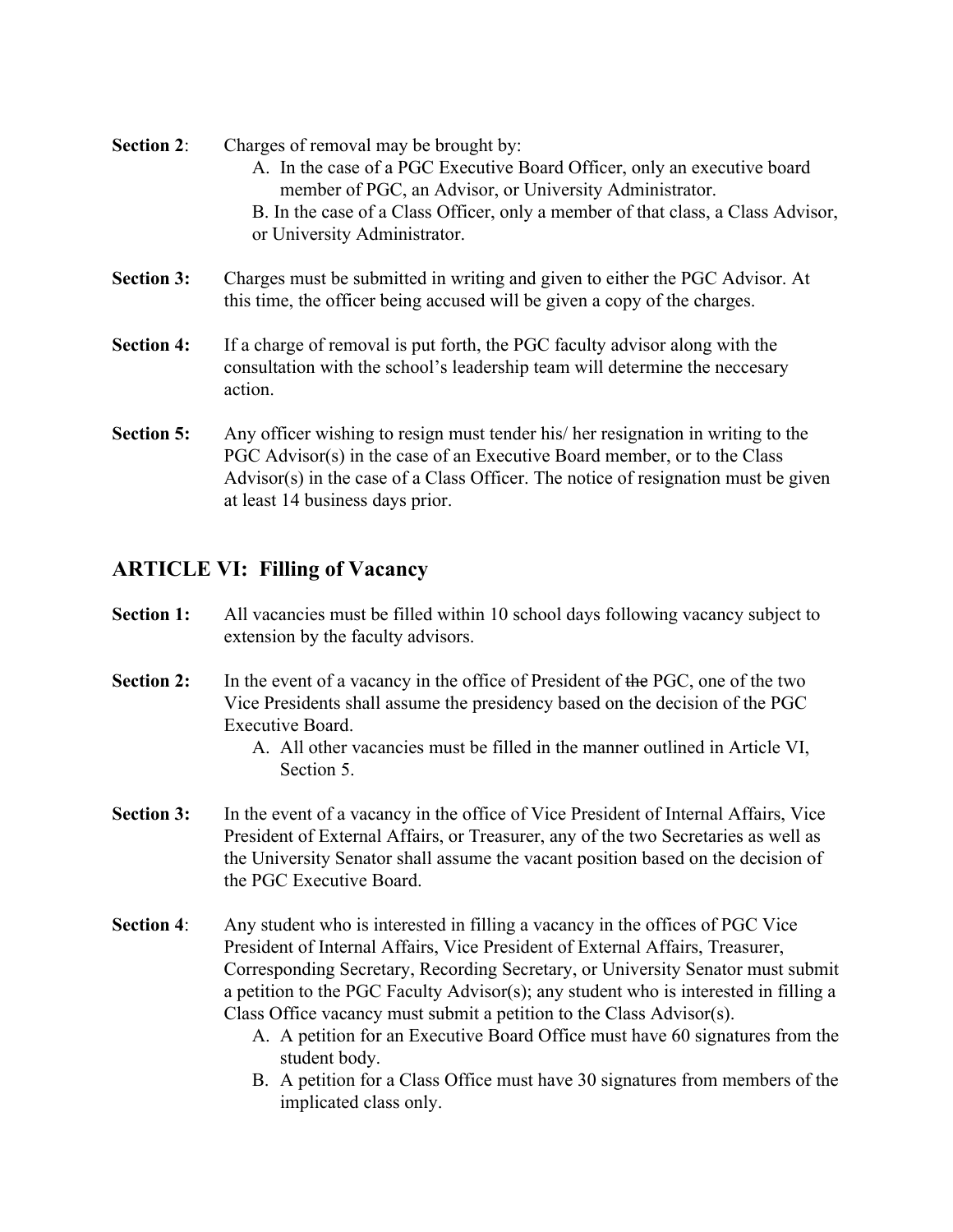- C. A petition must be submitted 7 days following notification of vacancy.
- D. Students running for a vacant office must meet eligibility requirements as cited above (Article II, Section 2).
- **Section 5:** Selection of the candidate to fill a PGC Executive Board vacancy other than the office of the President will be based on the decision of the PGC Executive Board and the PGC Advisor.
- **Section 6:** Selection of the candidate to fill a Class Office vacancy will be decided by an election in the corresponding class, which will take place within 10 business days following vacancy, and which will adhere to the election requirements as cited above (Article III, Section 2).

## **ARTICLE VII: Treasury**

- **Section 1:** The Treasury consists of monies used to benefit the students at the Ernest Mario School of Pharmacy.
- **Section 2:** The PGC Treasurer is responsible for updating the guidelines for reimbursement, as necessary, and sharing this resource with each organization's treasurer.
- **Section 3:** An allocation is an approved amount of money transferred from the PGC account to an organization's account. Monies allocated for a specific use are to be used ONLY for that purpose.
	- A. Any allocation must be compliant with the PGC Treasurer's guidelines for reimbursement. Final authority on accepting or rejecting an allocation lies with the PGC Treasurer in consultation with the PGC advisor.
	- B. Appropriate allocations are granted to students who attend conventions/conferences and who may participate in scholarly presentations, national competitions, or hold nationally elected officer positions
	- C. Itemized receipts must be kept and reconciled. Any unused or unreconciled portion will be dealt with at the discretion of the PGC Treasurer.
	- D. Costs are to include hotel, registration and travel only, and PGC reserves the right to reduce the amount of an allocation given to an organization or an individual based on lack of attendance, misconduct, extravagant or inequitable spending habits, and as per the availability of funds.
	- E. Should a reimbursement be made to a group, it is at the discretion of the organization or recipients of the reimbursement to distribute funds accordingly amongst themselves.

## **ARTICLE VIII: Regulations**

**Section 1:** The Council and any affiliated organization shall comply with all federal laws prohibiting discrimination.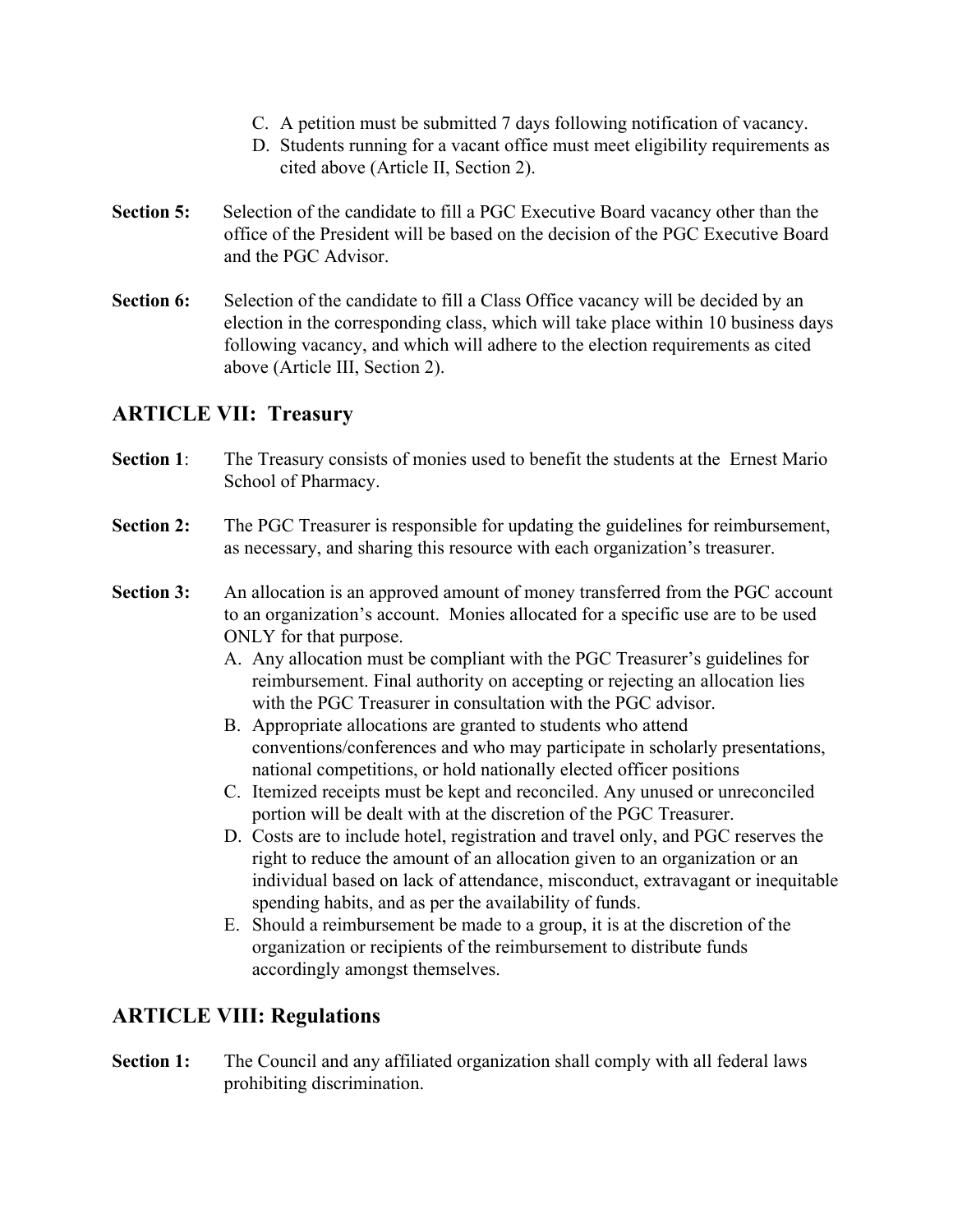- **Section 2:** All general Council meetings shall be open to any University student or representative of other governing councils except when otherwise indicated.
- **Section 3:** The Council will comply with all university policies and procedures.

#### **ARTICLE IX: Obligations and Procedures**

- **Section 1:** A Faculty Advisor shall be available as a source of information and advice. In addition, the advisor is responsible for pre-approving candidates to the Executive Board slate.
- **Section 2:** Meetings should be scheduled on a regular basis.
- **Section 3**: A quorum is fifty percent of the voting Council members plus one. In order to conduct a vote on any issue, a quorum must be present.
- **Section 4:** A vote must be passed by the majority of voting members present at the meeting, an exception being a constitutional amendment (Article X, Section 1).
- **Section 5:** New organizations seeking admission to the council shall submit a constitution and/ or a charter (as in the case of new Greek organizations). All new organizations seeking entry as a voting member of the Council must be approved by a quorum vote of the Council. They must abide by the rules set forth in the **Constitution**

## **ARTICLE X: Amendments**

- **Section 1:** Any amendment can be proposed by any Council member. The amendment shall be presented in writing and approved by a two-thirds vote at the next regularly scheduled meeting.
- **Section 2:** An entire draft of the Constitution can be proposed by the Executive Board and approved. Any previous Constitutions shall be deemed null and void.